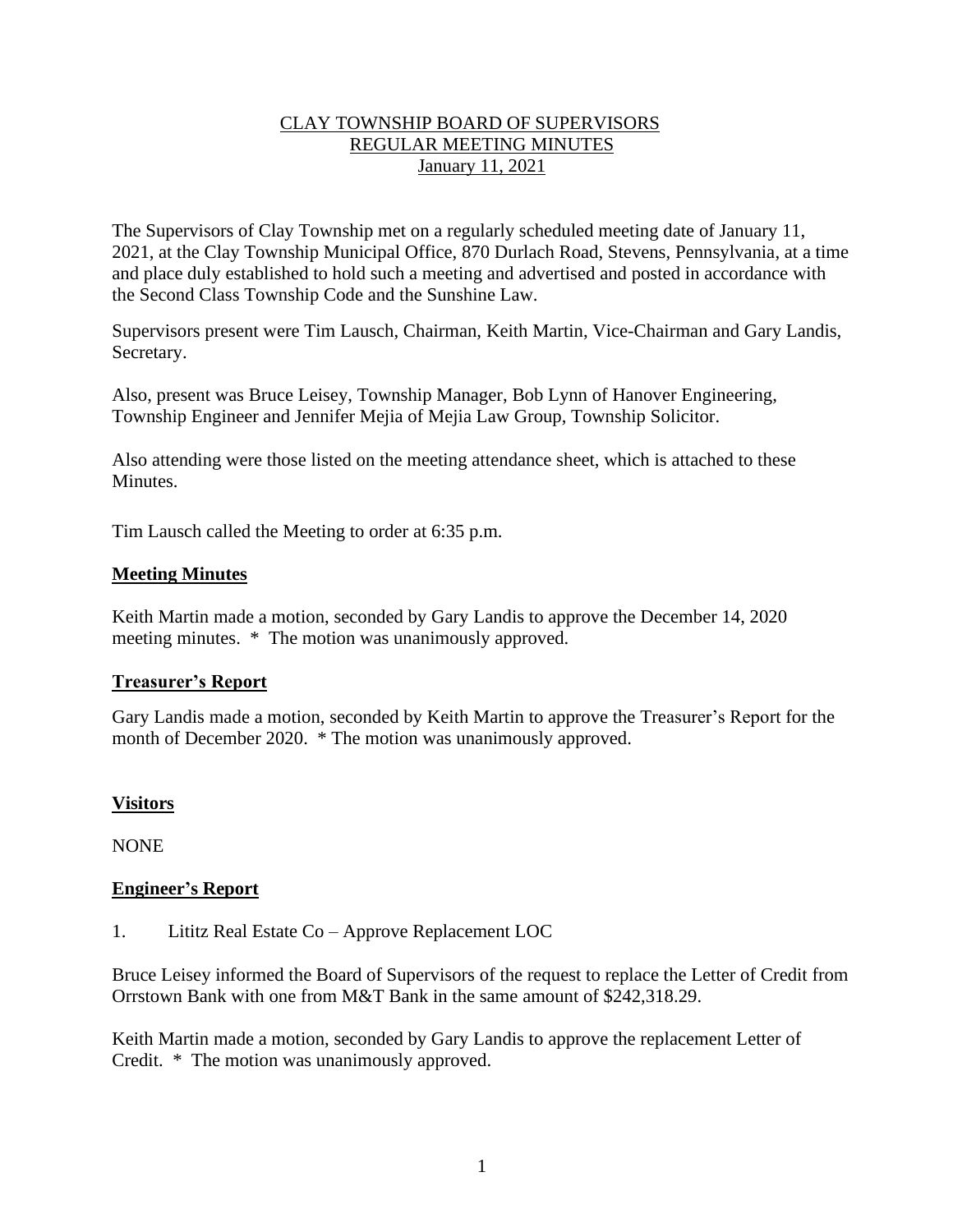2. Wyndale – Discussion on Public, Private, Connecting Streets

Cliff Weaver and Connie Alvord, representatives from Landmark Homes met with the Board of Supervisors to review the Wyndale development plan.

The discussions were limited to issues related to public vs private roads and access or no access to the Sunny Craft development via Kimberly Lane.

After discussion, it was decided to notify the property owners along Kimberly Lane of the proposed change in the plan and invite them to attend the 1/25/21 Planning Commission meeting or email concerns and comments to Bruce Leisey.

3. Marlin and Wanda Martin – Execute Storm Water Management Agreement

After review, Keith Martin made a motion, seconded by Gary Landis to approve and execute the Martin Storm Water Management Agreement and approve the Drainage Easement. \* The motion was unanimously approved.

#### **Old Business**

1. Annex Renovation Update

Bruce Leisey informed the Board of Supervisors that the design plan has been finalized and the project should be out for bid the week of 2/1/2021.

Bruce Leisey and Keith Martin will meet with Northern Lancaster County Regional Police Department's Building committee to review the draft 2021 Building Lease for all leased properties.

2. Approve Advertising of Forestry Ordinance

After review, Gary Landis made a motion, seconded by Keith Martin to approve advertising of the updated Forestry Ordinance. \* The motion was approved unanimously.

#### **New Business**

1. Appoint Herbein & Co to perform Audit of 2020 Financial Statements

After review, Keith Martin made a motion, seconded by Gary Landis to appoint Herbein & Co., 2163 Century Blvd, Reading PA to perform an audit of the 2020 Township financial statements. \* The motion was unanimously approved.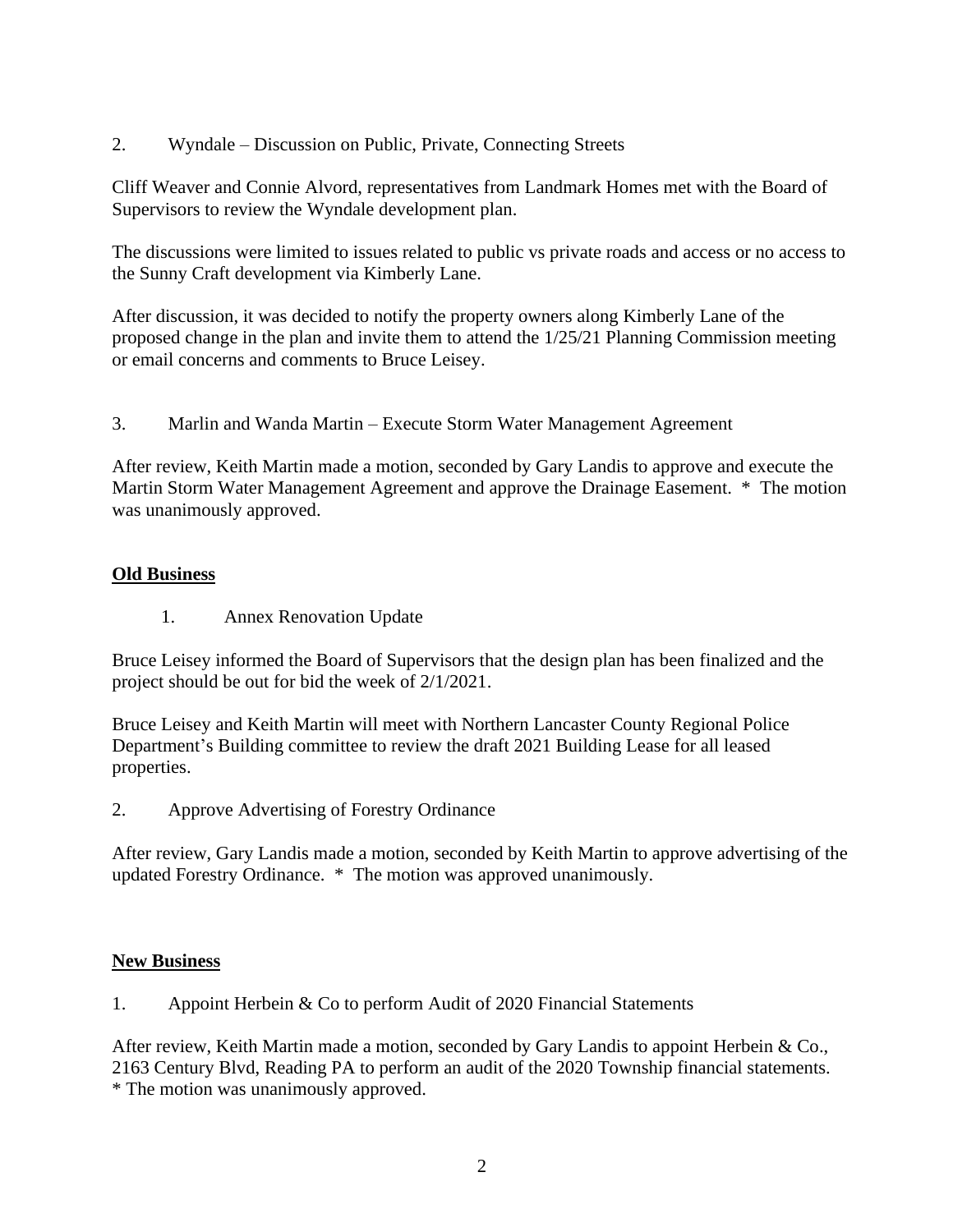2. Approve Certification of Unpaid Taxes

After review, Gary Landis made a motion, seconded by Keith Martin too approve Certification of Unpaid Taxes and forward to Lancaster County Tax Claim Bureau for collection. \* The motion was approved unanimously.

## 3. Approve Membership to PSATS

Keith Martin made a motion, seconded by Gary Landis to approve the 2021 Membership to the PA State Association of Township Supervisors and pay the membership dues in the amount of \$1,746.00 (which is same rate as 2020). \* The motion was approved unanimously.

4. Approve Lancaster County Board of Elections 2021 Polling Place Agreement

After review, Gary Landis made a motion, seconded by Keith Martin to approve execution of the agreement with Lancaster County Board of Elections to use the Township Municipal building as a polling location for 2021. \* The motion was approved unanimously.

#### **Executive Session**

Gary Landis made a motion, seconded by Keith Martin to enter into Executive Session at 8:22 PM to discuss personnel issues and potential litigation. \* The motion was approved unanimously.

Keith Martin made a motion, seconded by Gary Landis to exit Executive Session at 9:30 PM. \* The motion was approved unanimously.

There was discussion on the draft Ephrata Borough Authority Sewer Agreement. No decisions were made.

## **Bills to be Paid**

#### General Fund

Keith Martin made a motion, seconded by Gary Landis, to approve the General Fund bills totaling \$30,071.37 for the month of December. \* The motion was approved unanimously.

#### Rec Fund

Keith Martin made a motion, seconded by Gary Landis, to approve the Recreation Fund bills totaling \$132.06 for the month of December. \* The motion was approved unanimously.

#### Sewer Fund

Keith Martin made a motion, seconded by Gary Landis, to approve the Sewer Fund bills totaling \$3,151.37 for the month of December. \* The motion was approved unanimously.